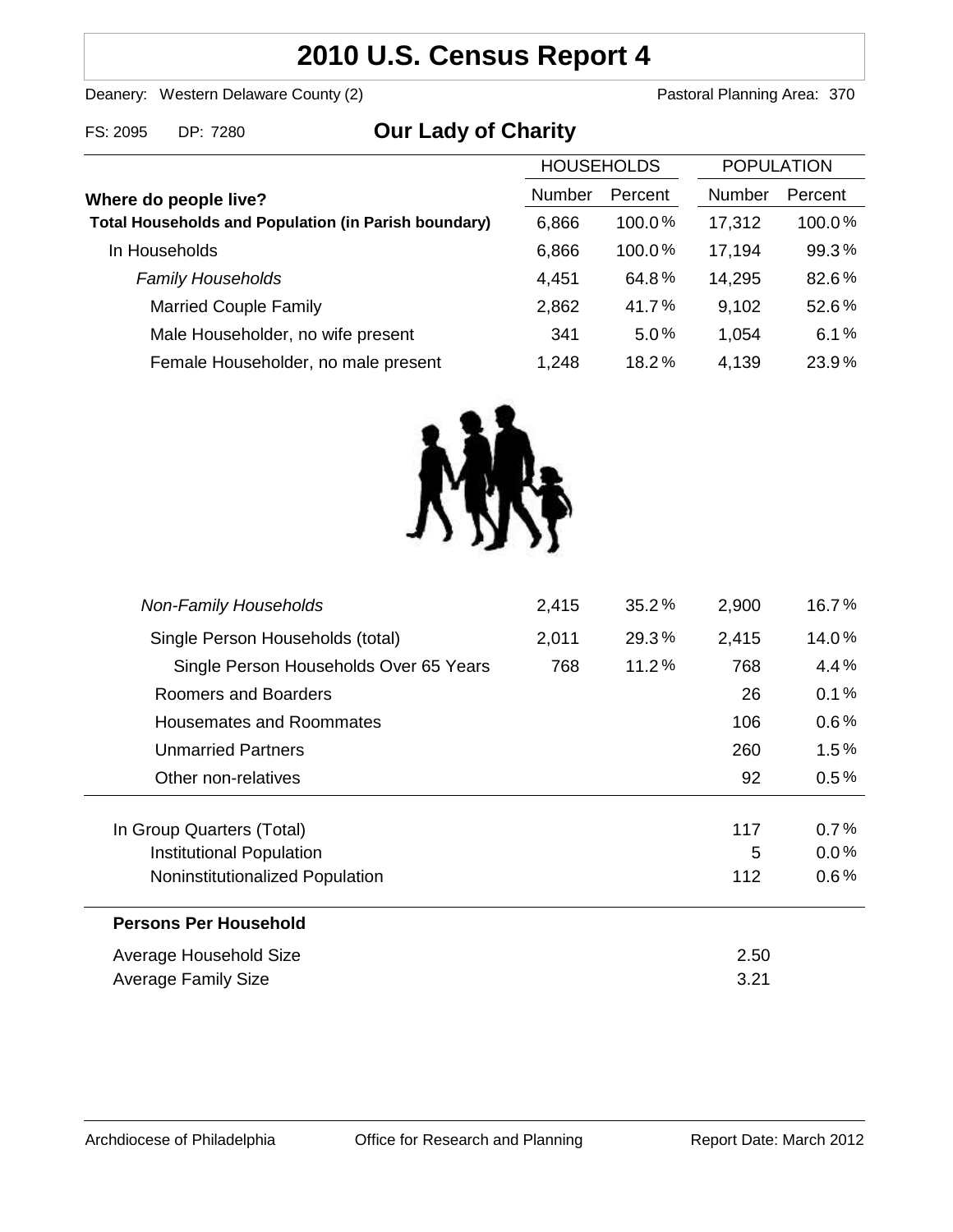# **2010 U.S. Census Report 4**

Deanery: Western Delaware County (2) Deanery: Western Delaware County (2)

### FS: 2095 DP: 7280 **Our Lady of Charity**

|                                                      | <b>POPULATION</b> |         |
|------------------------------------------------------|-------------------|---------|
| Where do Children - Under Age 18 Live?               | Number            | Percent |
| Total Children - Under Age 18 (in Parish boundary)   | 4,224             | 100.0%  |
| In Households                                        | 4,223             | 100.0%  |
| Householder or spouse is under 18                    | 0                 | 0.0%    |
| With Related:                                        |                   |         |
| Married-Couple Family                                | 2,094             | 49.6%   |
| Male Householder, No Wife Present                    | 254               | 6.0%    |
| Female Householder, No Husband Present               | 1,362             | 32.3%   |
| <b>Other Related Householder</b>                     | 119               | 2.8%    |
| <b>With Non-Relatives</b>                            | 60                | 1.4%    |
| <b>Grandparent Householder</b>                       | 335               | 7.9%    |
| In Group Quarters                                    | 1                 | 0.0%    |
| Institutionalized population                         | 0                 | 0.0%    |
| Noninstitutionalized population                      | 1                 | 0.0%    |
| Where do Adults - Age 65 and Older - Live?           |                   |         |
| Total Adults - Age 65 and Older (in Parish boundary) | 2,490             | 100.0%  |
| In Households                                        | 2,416             | 97.0%   |
| Family Households:                                   | 1,578             | 63.4%   |
| Is Householder or Spouse                             | 1,360             | 54.6%   |
| With Other Relative Householder                      | 42                | 1.7%    |
| With Non-Related Householder                         | $\overline{7}$    | 0.3%    |
| is Parent                                            | 124               | 5.0%    |
| is Parent-in-Law                                     | 45                | 1.8%    |
| In Non-family Households:                            | 838               | 33.7%   |
| Male Living Alone                                    | 203               | 8.2%    |
| Male not Living Alone                                | 14                | $0.6\%$ |
| Female Living Alone                                  | 564               | 22.7%   |
| Female not Living Alone                              | 19                | 0.8%    |
| Other                                                | 37                | 1.5%    |
| In Group Quarters                                    | 74                | 3.0%    |
| Institutionalized population                         | 4                 | 0.2%    |
| Noninstitutionalized population                      | 70                | 2.8%    |
| <b>Housing Units in the Parish boundary</b>          |                   |         |
| <b>Total Housing Units</b>                           | 7,238             | 100.0%  |
| Occupied                                             | 6,866             | 94.9%   |
| Owner-Occupied                                       | 5,079             | 70.2%   |
| Renter-Occupied<br>۴Į.                               | 1,787             | 24.7%   |
| Vacant                                               | 372               | 5.1%    |

Archdiocese of Philadelphia **Office for Research and Planning** Report Date: March 2012